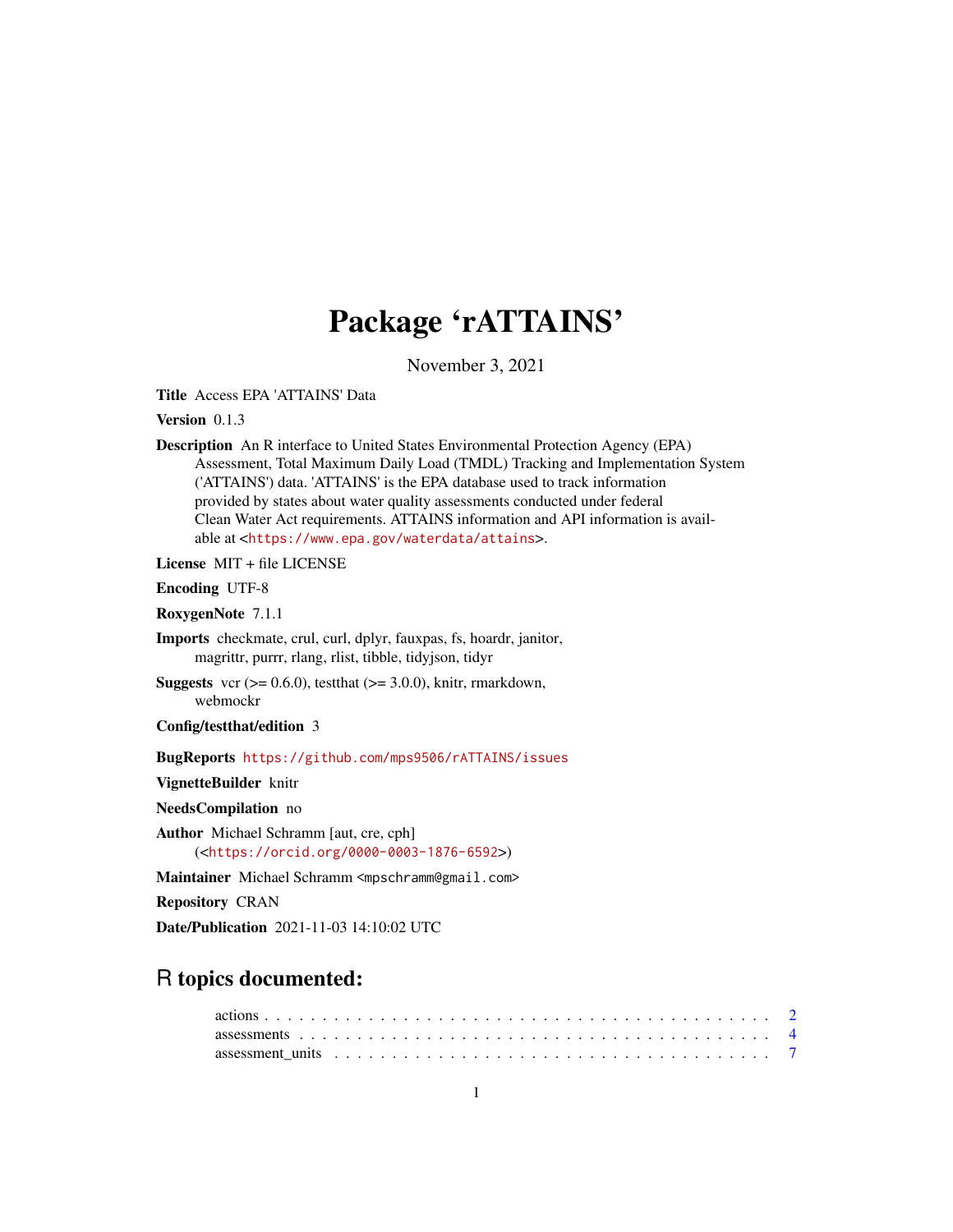#### <span id="page-1-0"></span>2 actions are not a contract to the contract of the contract of the contract of the contract of the contract of the contract of the contract of the contract of the contract of the contract of the contract of the contract o

| $rATTAINS\_options \dots \dots \dots \dots \dots \dots \dots \dots \dots \dots \dots \dots \dots \dots \dots \dots \dots \dots$ |  |
|---------------------------------------------------------------------------------------------------------------------------------|--|
|                                                                                                                                 |  |
|                                                                                                                                 |  |
|                                                                                                                                 |  |
|                                                                                                                                 |  |

<span id="page-1-1"></span>

actions *Download Actions Data*

#### Description

Provides data about actions (TMDLs, 4B Actions, Alternative Actions, Protection Approach Actions) that have been finalized.

# Usage

```
actions(
  action_id = NULL,
  assessment_unit_id = NULL,
  state_code = NULL,
  organization_id = NULL,
  summarize = FALSE,
  parameter_name = NULL,
  pollutant_name = NULL,
  action_type_code = NULL,
  agency_code = NULL,
  pollutant_source_code = NULL,
  action_status_code = NULL,
  completion_date_later_than = NULL,
  completion_date_earlier_than = NULL,
  tmdl_date_later_than = NULL,
  tmdl_date_earlier_then = NULL,
  last_change_later_than_date = NULL,
  last_change_earlier_than_date = NULL,
  return_count_only = FALSE,
  tidy = TRUE,
  ...
\mathcal{L}
```
# Arguments

action\_id (character) Specifies what action to retrieve. multiple values allowed. optional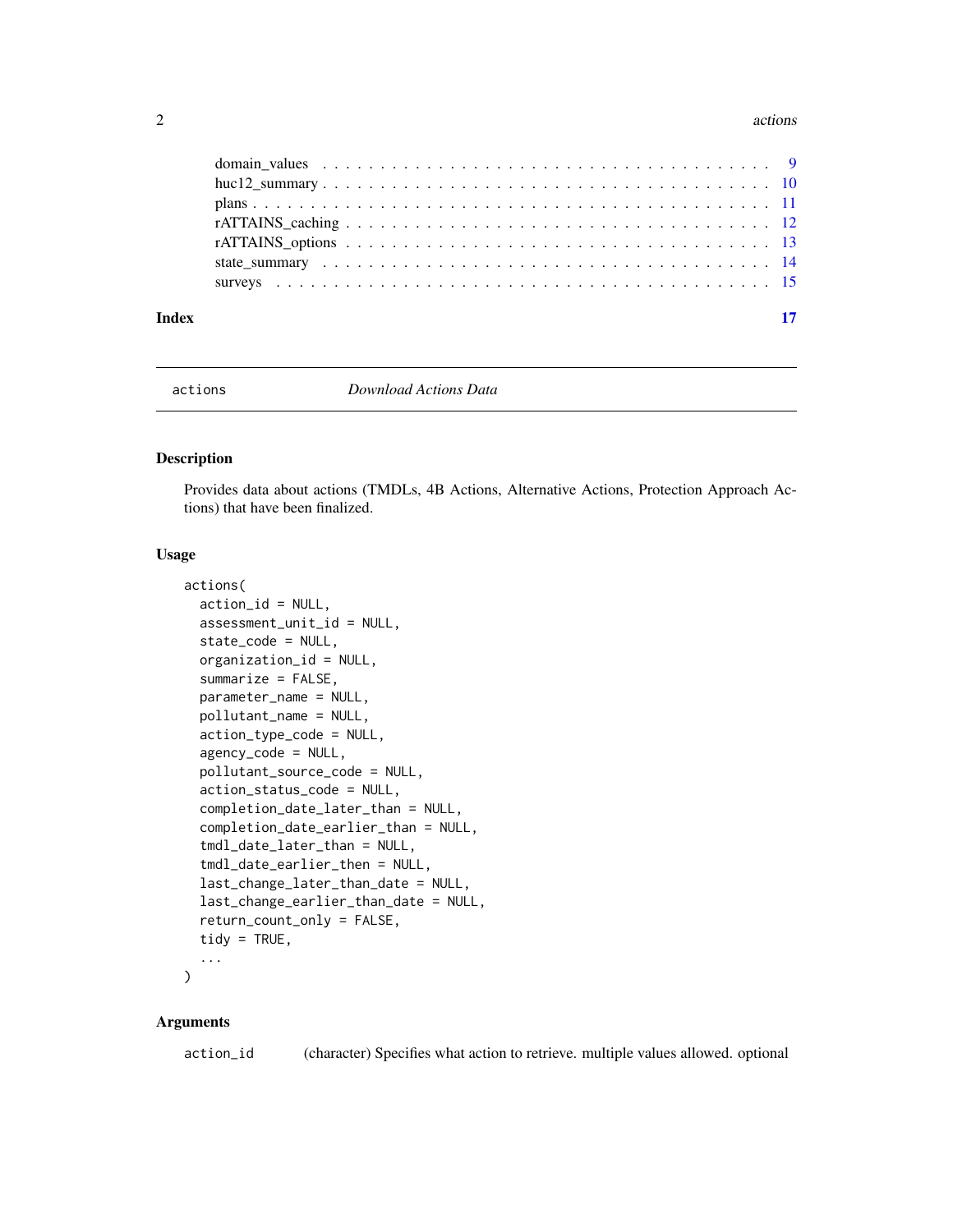#### actions 3

| assessment_unit_id           |                                                                                                                                                                                                                                                                      |
|------------------------------|----------------------------------------------------------------------------------------------------------------------------------------------------------------------------------------------------------------------------------------------------------------------|
|                              | (character) Filters returned actions to those associated with the specified assess-<br>ment unit identifier, plus any statewide actions. multiple values allowed. op-<br>tional                                                                                      |
| state_code                   | (character) Filters returned actions to those "belonging" to the specified state.<br>optional                                                                                                                                                                        |
| organization_id              |                                                                                                                                                                                                                                                                      |
|                              | (character) Filter returned actions to those "belonging" to specified organiza-<br>tions. multiple values allowed. optional                                                                                                                                          |
| summarize                    | (logical) If TRUE provides only a count of the assessment units for the action and<br>summary of the pollutants and parameters covered by the action.                                                                                                                |
| parameter_name               | (character) Filters returned actions to those associated with the specified param-<br>eter. multiple values allowed. optional                                                                                                                                        |
|                              | pollutant_name (character) Filters returned actions to those associated with the specified pollu-<br>tant. multiple values allowed. optional                                                                                                                         |
| action_type_code             |                                                                                                                                                                                                                                                                      |
|                              | (character) Filters returned actions to those associated with the specified action<br>type code. multiple values allowed. optional                                                                                                                                   |
| agency_code                  | (character) Filters returned actions to those with the specified agency code. mul-<br>tiple values allowed. optional                                                                                                                                                 |
| pollutant_source_code        |                                                                                                                                                                                                                                                                      |
|                              | (character) Filters returned actions to those matching the specified pollutant<br>source code. multiple values allowed. optional                                                                                                                                     |
| action_status_code           |                                                                                                                                                                                                                                                                      |
|                              | (character) Filters returned actions to those matching the specified action status<br>code. multiple values allowed. optional                                                                                                                                        |
| completion_date_later_than   |                                                                                                                                                                                                                                                                      |
|                              | (character) Filters returned actions to those with a completion date later than the<br>value specified. Must be a character formatted as "YYYY-MM-DD". optional                                                                                                      |
| completion_date_earlier_than |                                                                                                                                                                                                                                                                      |
|                              | (character) Filters returned actions to those with a completion date earlier than<br>the value specified. Must be a character formatted as "YYYY-MM-DD". optional                                                                                                    |
| tmdl_date_later_than         |                                                                                                                                                                                                                                                                      |
|                              | (character) Filters returned actions to those with a TMDL date later than the<br>value specified. Must be a character formatted as "YYYY-MM-DD". optional                                                                                                            |
| tmdl_date_earlier_then       |                                                                                                                                                                                                                                                                      |
|                              | (character) Filters returned actions to those with a TMDL date earlier than the<br>value specified. Must be a character formatted as "YYYY-MM-DD". optional                                                                                                          |
| last_change_later_than_date  |                                                                                                                                                                                                                                                                      |
|                              | (character) Filters returned actions to those with a last change date later than<br>the value specified. Can be used with last_change_earlier_than_date to<br>return actions changed within a date range. Must be a character formatted as<br>"YYYY-MM-DD". optional |
|                              |                                                                                                                                                                                                                                                                      |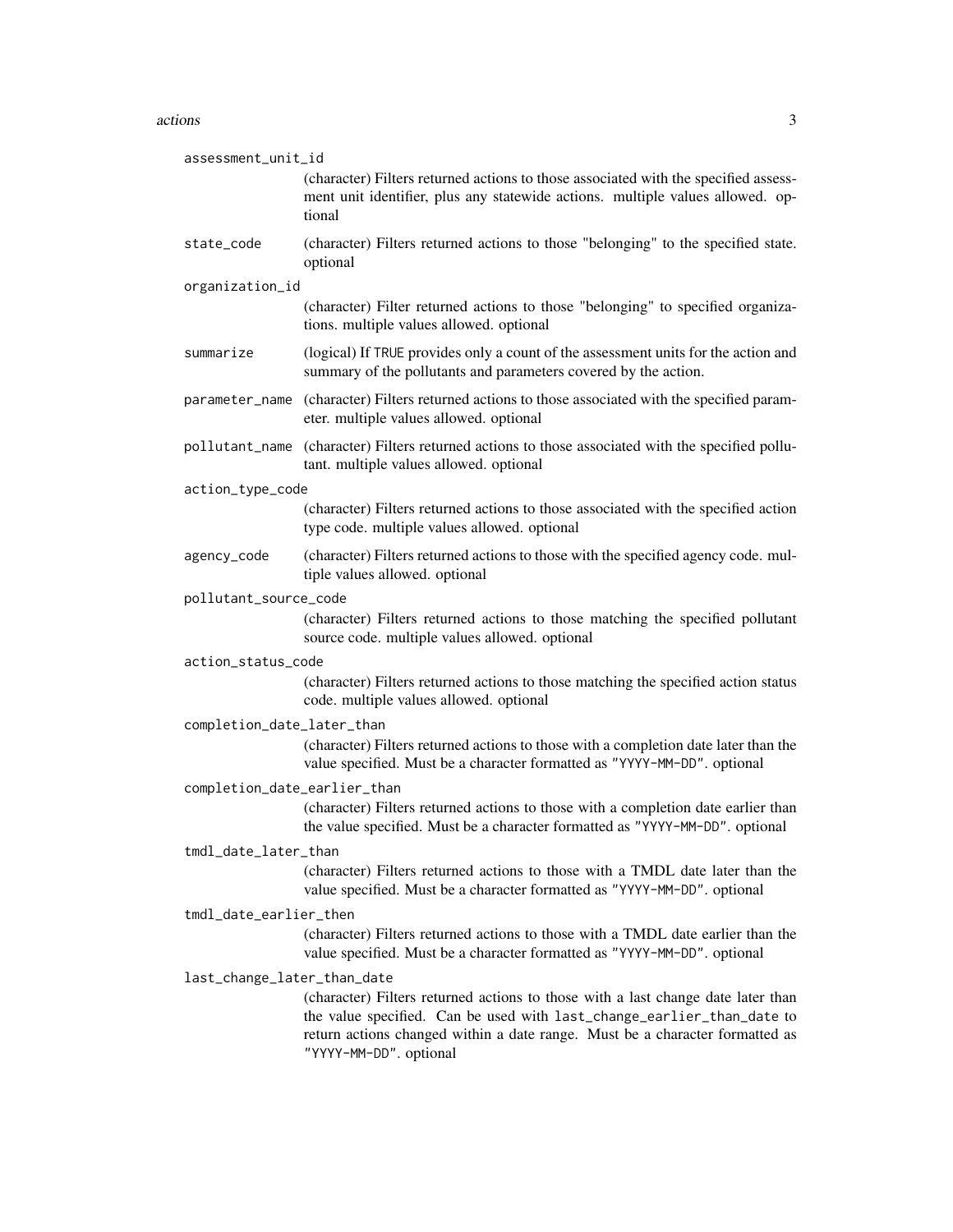<span id="page-3-0"></span>

| last_change_earlier_than_date |                                                                                                                                                                                                                                                                        |  |  |  |
|-------------------------------|------------------------------------------------------------------------------------------------------------------------------------------------------------------------------------------------------------------------------------------------------------------------|--|--|--|
|                               | (character) Filters returned actions to those with a last change date earlier than<br>the value specified. Can be used with last_change_later_than_date to re-<br>turn actions changed within a date range. Must be a character formatted as<br>"YYYY-MM-DD", optional |  |  |  |
| return_count_only             |                                                                                                                                                                                                                                                                        |  |  |  |
|                               | (logical) If TRUE returns only the count of actions the match the query.                                                                                                                                                                                               |  |  |  |
| tidy                          | (logical) TRUE (default) the function returns a tidied tibble. FALSE the function<br>returns the raw JSON string.                                                                                                                                                      |  |  |  |
|                               | list of curl options passed to crul:: HttpClient()                                                                                                                                                                                                                     |  |  |  |

# Details

One or more of the following arguments must be included: action\_id, assessment\_unit\_id, state\_code or organization\_id. Multiple values are allowed for indicated arguments and should be included as a comma separated values in the string (eg. organization\_id="TCEQMAIN, DCOEE").

## Value

If count = TRUE returns a tibble that summarizes the count of actions returned by the query. If count = FALSE returns a list of tibbles including documents and actions identified by the query. If tidy = FALSE the raw JSON string is returned, else the JSON data is parsed and returned as tibbles.

### Note

See domain values to search values that can be queried. Data downloaded from the EPA webservice is automatically cached to reduce uneccessary calls to the server. To managed cached files see [rATTAINS\\_caching](#page-11-1)

# Examples

```
## Not run:
```

```
## Look up an individual action
actions(action_id = "R8-ND-2018-03")
## Get the JSON instead
actions(action_id = "R8-ND-2018-03", tidy = FALSE)
```
## End(Not run)

assessments *Download Assessment Decisions*

#### Description

Download Assessment Decisions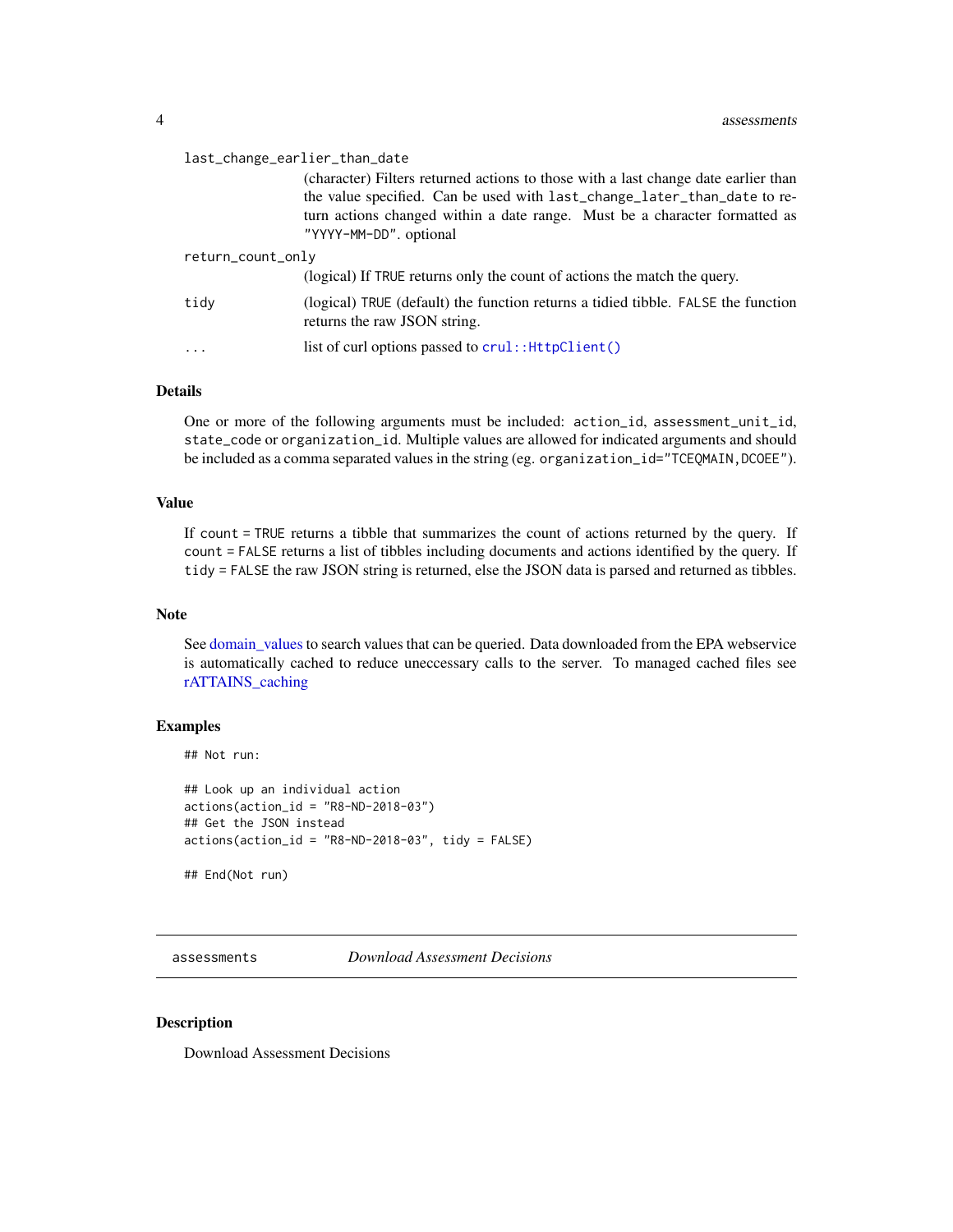#### assessments 5

# Usage

```
assessments(
  assessment_unit_id = NULL,
  state_code = NULL,
 organization_id = NULL,
  reporting_cycle = NULL,
  use = NULL,use_support = NULL,
 parameter = NULL,
  parameter_status_name = NULL,
 probable_source = NULL,
  agency_code = NULL,
  ir_category = NULL,
  state_ir_category_code = NULL,
 multicategory_search = NULL,
  last_change_later_than_date = NULL,
  last_change_earlier_than_date = NULL,
  return_count_only = FALSE,
  exclude_assessments = FALSE,
  tidy = TRUE,
  ...
\mathcal{L}
```
# Arguments

| assessment_unit_id |                                                                                                                                                                                                                                                                                                                |  |  |  |  |
|--------------------|----------------------------------------------------------------------------------------------------------------------------------------------------------------------------------------------------------------------------------------------------------------------------------------------------------------|--|--|--|--|
|                    | (character) Specify the specific assessment unit assessment data to return. Mul-<br>tiple values can be provided. optional                                                                                                                                                                                     |  |  |  |  |
| state_code         | (character) Filters returned assessments to those from the specified state. op-<br>tional                                                                                                                                                                                                                      |  |  |  |  |
| organization_id    |                                                                                                                                                                                                                                                                                                                |  |  |  |  |
|                    | (character) Filters the returned assessments to those belonging to the specified<br>organization. optional                                                                                                                                                                                                     |  |  |  |  |
| reporting_cycle    |                                                                                                                                                                                                                                                                                                                |  |  |  |  |
|                    | (character) Filters the returned assessments to those for the specified reporting<br>cycle. The reporting cycle refers to the four-digit year that the reporting cycle<br>ended. Defaults to the current cycle. optional                                                                                       |  |  |  |  |
| use                | (character) Filters the returned assessments to those with the specified uses.<br>Multiple values can be provided, optional                                                                                                                                                                                    |  |  |  |  |
| use_support        | (character) Filters returned assessments to those fully supporting the specified<br>uses or that are threatened. Multiple values can be provided. Allowable values<br>include "X"= Not Assessed, "I"= Insufficient Information, "F"= Fully Support-<br>ing, "N"= Not Supporting, and "T"= Threatened. optional |  |  |  |  |
| parameter          | (character) Filters the returned assessments to those with one or more of the<br>specified parameters. Multiple values can be provided. optional                                                                                                                                                               |  |  |  |  |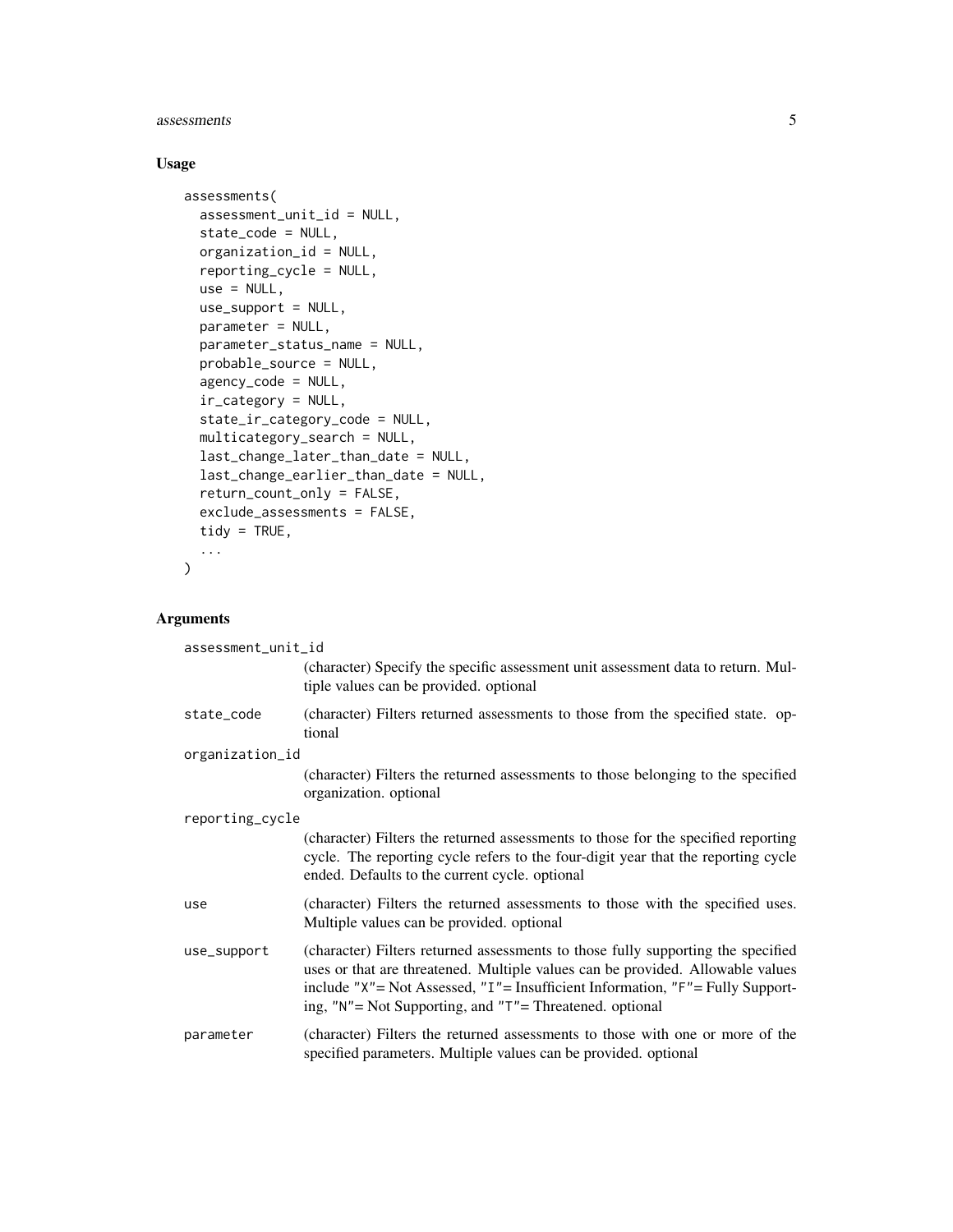<span id="page-5-0"></span>

| parameter_status_name       |                                                                                                                                                                                                                                                            |  |  |  |  |  |
|-----------------------------|------------------------------------------------------------------------------------------------------------------------------------------------------------------------------------------------------------------------------------------------------------|--|--|--|--|--|
|                             | (character) Filters the returned assessments to those with one or more associated<br>parameters meeting the provided value. Valid values are "Meeting Criteria",<br>"Cause", "Observed Effect". Multiple valuse can be provided. optional                  |  |  |  |  |  |
| probable_source             |                                                                                                                                                                                                                                                            |  |  |  |  |  |
|                             | (character) Filters the returned assessments to those having the specified proba-<br>ble source. Multiple values can be provided. optional                                                                                                                 |  |  |  |  |  |
| agency_code                 | (character) Filters the returned assessments to those by the type of agency re-<br>sponsible for the assessment. Allowed values are "E"=EPA, "S"=State, "T"=Tribal.<br>optional                                                                            |  |  |  |  |  |
| ir_category                 | (character) Filters the returned assessments to those having the specified IR cat-<br>egory. Multiple values can be provided. optional                                                                                                                     |  |  |  |  |  |
| state_ir_category_code      |                                                                                                                                                                                                                                                            |  |  |  |  |  |
|                             | (character) Filters the returned assessments to include those having the provided                                                                                                                                                                          |  |  |  |  |  |
|                             | codes.                                                                                                                                                                                                                                                     |  |  |  |  |  |
| multicategory_search        |                                                                                                                                                                                                                                                            |  |  |  |  |  |
|                             | (character) Specifies whether to search at multiple levels. If this parameter is set<br>to "Y" then the query applies the EPA IR Category at the Assessment, UseAt-<br>tainment, and Parameter levels; if the parameter is set to "N" it looks only at the |  |  |  |  |  |
| last_change_later_than_date | Assessment level.                                                                                                                                                                                                                                          |  |  |  |  |  |
|                             |                                                                                                                                                                                                                                                            |  |  |  |  |  |
|                             | (character) Filters the returned assessments to only those last changed after the<br>provided date. Must be a character with format: "yyyy-mm-dd". optional                                                                                                |  |  |  |  |  |
|                             | last_change_earlier_than_date                                                                                                                                                                                                                              |  |  |  |  |  |
|                             | (character) Filters the returned assessments to only those last changed before the<br>provided date. Must be a character with format: "yyyy-mm-dd". optional                                                                                               |  |  |  |  |  |
| return_count_only           |                                                                                                                                                                                                                                                            |  |  |  |  |  |
|                             | (logical) If TRUE returns only the count of actions the match the query. defaults<br>to FALSE                                                                                                                                                              |  |  |  |  |  |
|                             | exclude_assessments                                                                                                                                                                                                                                        |  |  |  |  |  |
|                             | (logical) If TRUE returns only the documents associated with the Assessment<br>cycle instead of the assessment data. Defaults is FALSE.                                                                                                                    |  |  |  |  |  |
| tidy                        | (logical) TRUE (default) the function returns a tidied tibble. FALSE the function<br>returns the raw JSON string.                                                                                                                                          |  |  |  |  |  |
| .                           | list of curl options passed to crul:: HttpClient()                                                                                                                                                                                                         |  |  |  |  |  |

#### Details

One or more of the following arguments must be included: action\_id, assessment\_unit\_id, state\_code or organization\_id. Multiple values are allowed for indicated arguments and should be included as a comma separated values in the string (eg. organization\_id="TCEQMAIN, DCOEE").

# Value

If count = TRUE returns a tibble that summarizes the count of actions returned by the query. If count = FALSE returns a list of tibbles including documents, use assessment data, and parameters assessment data identified by the query. If tidy = FALSE the raw JSON string is returned, else the JSON data is parsed and returned as tibbles.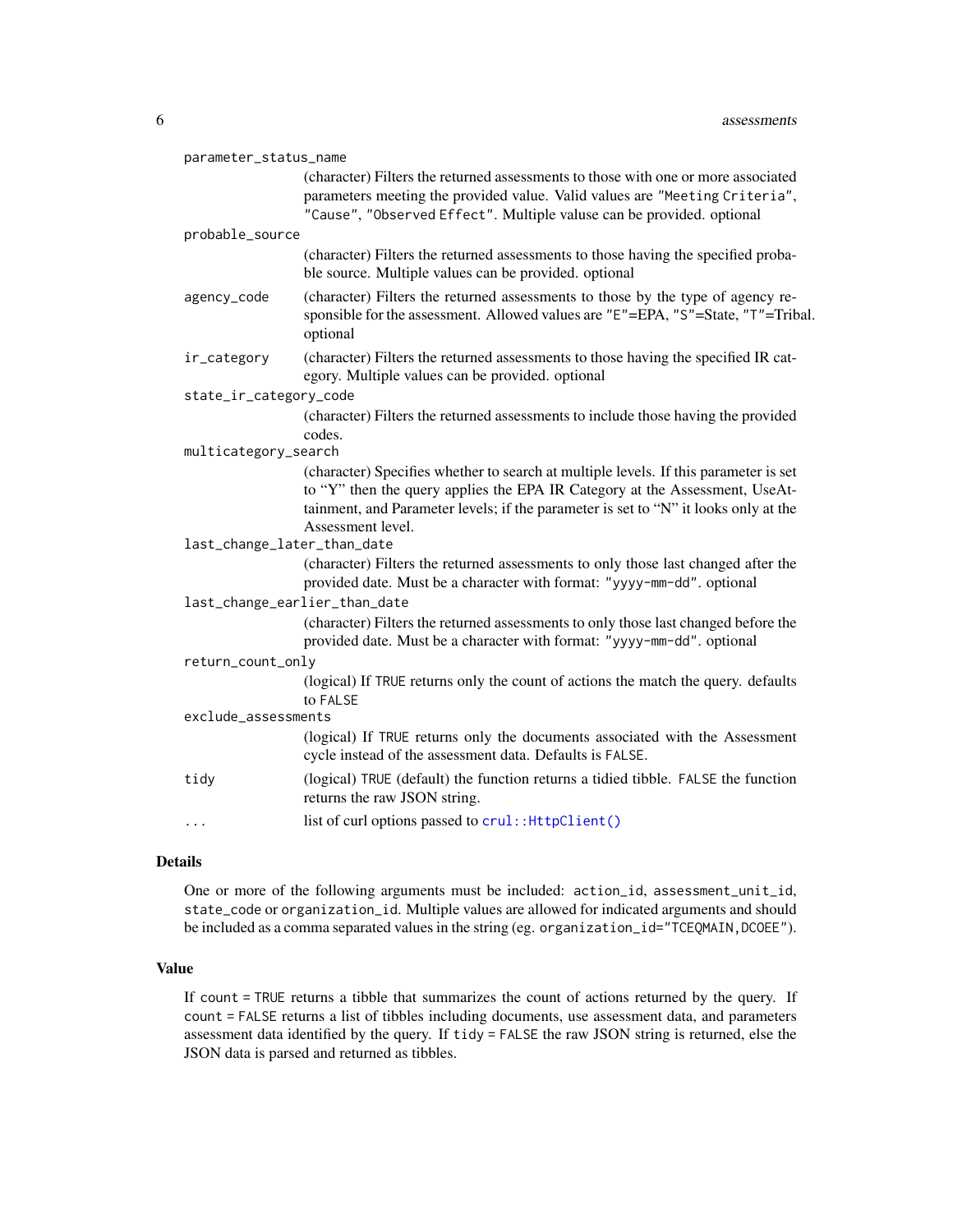<span id="page-6-0"></span>assessment\_units 7

#### Note

See [domain\\_values](#page-8-1) to search values that can be queried. Data downloaded from the EPA webservice is automatically cached to reduce uneccessary calls to the server. To managed cached files see [rATTAINS\\_caching.](#page-11-1)

## Examples

## Not run:

```
## Return all assessment decisions with specified parameters
assessments(organization_id = "SDDENR",
probable_source = "GRAZING IN RIPARIAN OR SHORELINE ZONES")
## Returns the raw JSONs instead:
assessments(organization_id = "SDDENR",
probable_source = "GRAZING IN RIPARIAN OR SHORELINE ZONES", tidy = FALSE)
## End(Not run)
```
assessment\_units *Download Assessment Unit Summary*

#### Description

Provides basic information about the requested assessment units.

# Usage

```
assessment_units(
  assessment_unit_identifer = NULL,
  state_code = NULL,
  organization_id = NULL,
  epa_region = NULL,
  huc = NULL,
  county = NULL,assessment_unit_name = NULL,
  last_change_later_than_date = NULL,
  last_change_earlier_than_date = NULL,
  status_indicator = NULL,
  return_count_only = NULL,
  tidy = TRUE,
  ...
)
```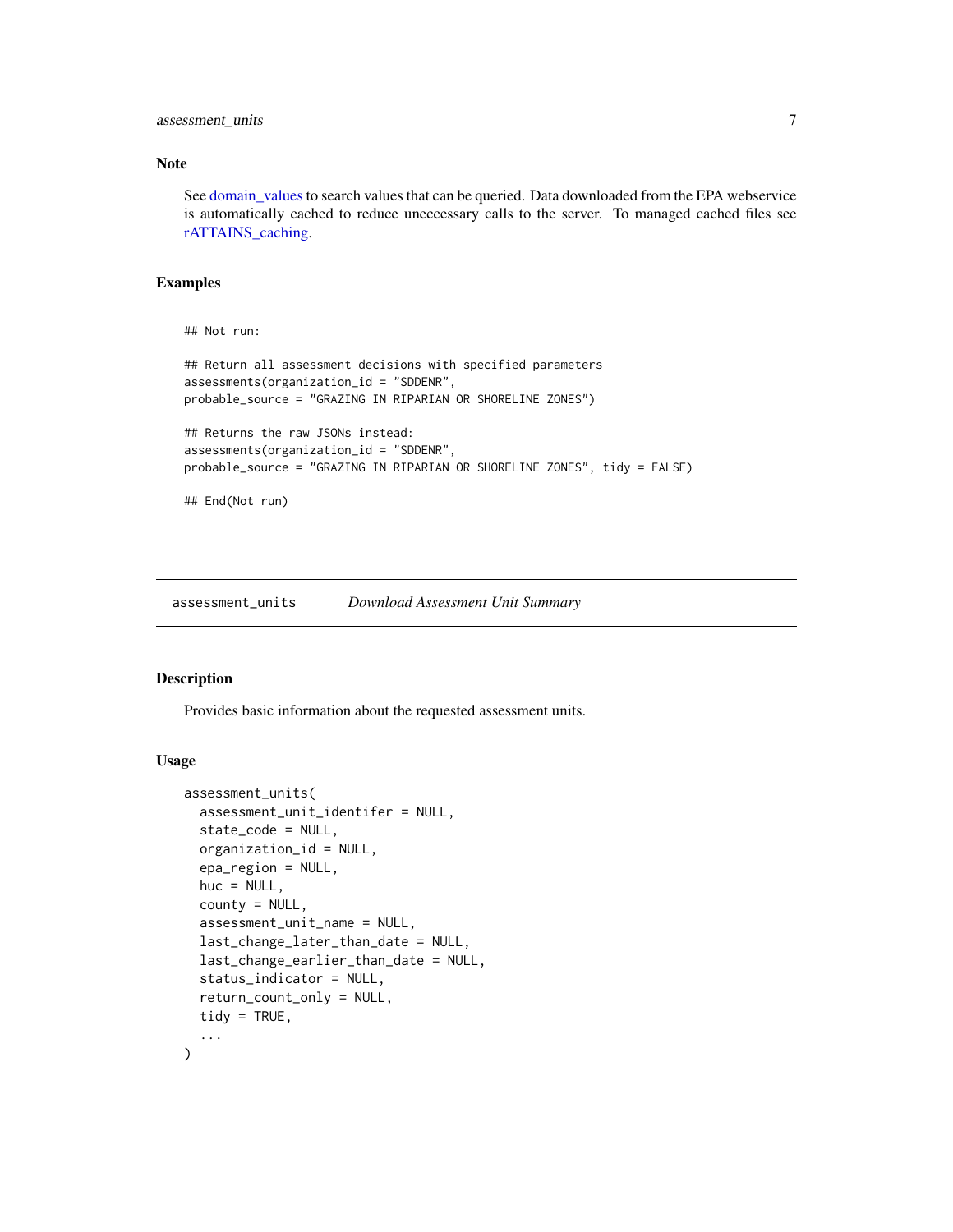# <span id="page-7-0"></span>Arguments

| assessment_unit_identifer     |                                                                                                                                                                                                |
|-------------------------------|------------------------------------------------------------------------------------------------------------------------------------------------------------------------------------------------|
|                               | (character) Filters returned assessment units to one or more specific assessment<br>units. Multiple values can be provided. optional                                                           |
| state_code                    | (character) Filters returned assessment units to only those having a state code<br>matches one in the provided list of states. Multiple values can be provided.<br>optional                    |
| organization_id               |                                                                                                                                                                                                |
|                               | (character) Filters returned assessment units to only those having a mathcing<br>organization ID. Multiple values can be provided. optional                                                    |
| epa_region                    | (character) Filters returned assessment units to only matching EPA regions.<br>Multiple values can be provided. optional                                                                       |
| huc                           | (character) Filters returned assessment units to only those which have a location<br>type of HUC and the location value matches the provided HUC. Multiple values<br>can be provided. optional |
| county                        | (character) Filters returned assessment units to only those which have a loca-<br>tion type of county and matches the provided county. Multiple values can be<br>provided. optional            |
| assessment_unit_name          |                                                                                                                                                                                                |
|                               | (character) Filters the returned assessment units to matching the provided value.                                                                                                              |
| last_change_later_than_date   |                                                                                                                                                                                                |
|                               | (character) Filters returned assessment units to those only changed after the pro-<br>vided date. Must be a character with format: "yyyy-mm-dd". optional                                      |
| last_change_earlier_than_date |                                                                                                                                                                                                |
|                               | (character) Filters returned assessment units to those only changed before the<br>provided date. Must be a character with format: "yyyy-mm-dd". optional                                       |
| status_indicator              |                                                                                                                                                                                                |
|                               | (character) Filter the returned assessment units to those with specified status.<br>"A" for active, "R" for retired. optional                                                                  |
| return_count_only             |                                                                                                                                                                                                |
|                               | (character) "Y" for yes, "N" for no. Defaults to "N". optional                                                                                                                                 |
| tidy                          | (logical) TRUE (default) the function returns a tidied tibble. FALSE the function<br>returns the raw JSON string.                                                                              |
| $\cdots$                      | list of curl options passed to crul:: HttpClient()                                                                                                                                             |

# Details

One or more of the following arguments must be included: assessment\_unit\_identfier, state\_code or organization\_id. Multiple values are allowed for indicated arguments and should be included as a comma separated values in the string (eg. organization\_id="TCEQMAIN,DCOEE").

# Value

When tidy = TRUE a tibble with many variables, some nested, is returned. When tidy=FALSE a raw JSON string is returned.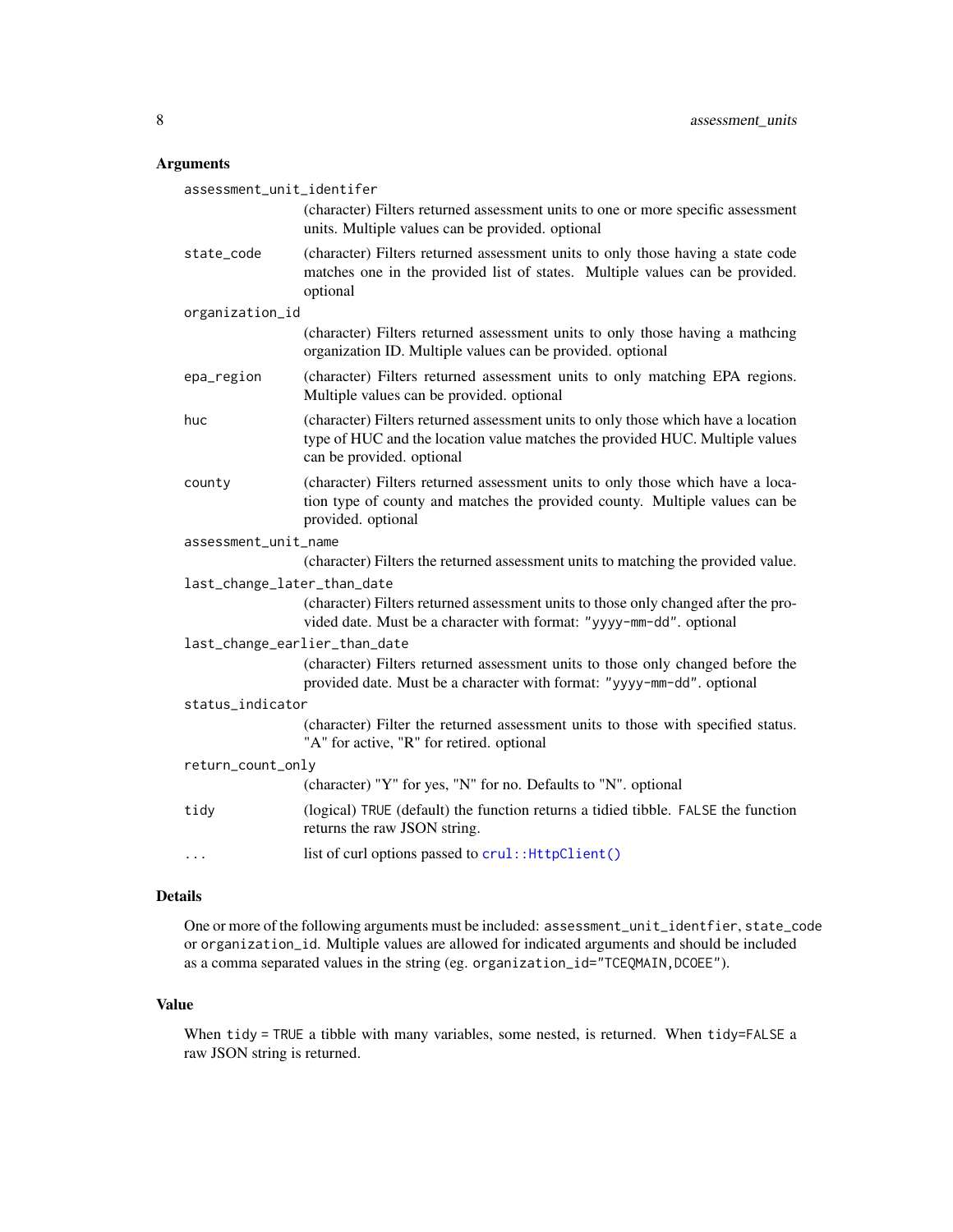# <span id="page-8-0"></span>domain\_values 9

## Note

See [domain\\_values](#page-8-1) to search values that can be queried. Data downloaded from the EPA webservice is automatically cached to reduce uneccessary calls to the server. To managed cached files see [rATTAINS\\_caching](#page-11-1)

#### Examples

```
## Not run:
## Retrieve data about a single assessment unit
assessment_units(assessment_unit_identifer = "AL03150201-0107-200")
## Retrieve data as a JSON instead
assessment_units(assessment_unit_identifer = "AL03150201-0107-200", tidy = FALSE)
## End(Not run)
```
<span id="page-8-1"></span>domain\_values *Download Domain Values*

# Description

Provides information on allowed parameter values in ATTAINS.

#### Usage

```
domain_values(domain_name = NULL, context = NULL, tidy = TRUE, ...)
```
#### Arguments

| domain_name | (character) Specified the domain name to obtain valid parameter values for. De-<br>faults to NULL which will a tibble with all the domain names. To return the<br>allowable parameter values for a given domain, the domain should be specified<br>here. optional |
|-------------|-------------------------------------------------------------------------------------------------------------------------------------------------------------------------------------------------------------------------------------------------------------------|
| context     | (character) When specified, the service will return domain name values along-<br>side the context. optional.                                                                                                                                                      |
| tidy        | (logical) TRUE (default) the function returns a tidied tibble. FALSE the function<br>returns the raw JSON string.                                                                                                                                                 |
|             | list of curl options passed to crul:: HttpClient()                                                                                                                                                                                                                |

## Value

If tidy = FALSE the raw JSON string is returned, else the JSON data is parsed and returned as a tibble.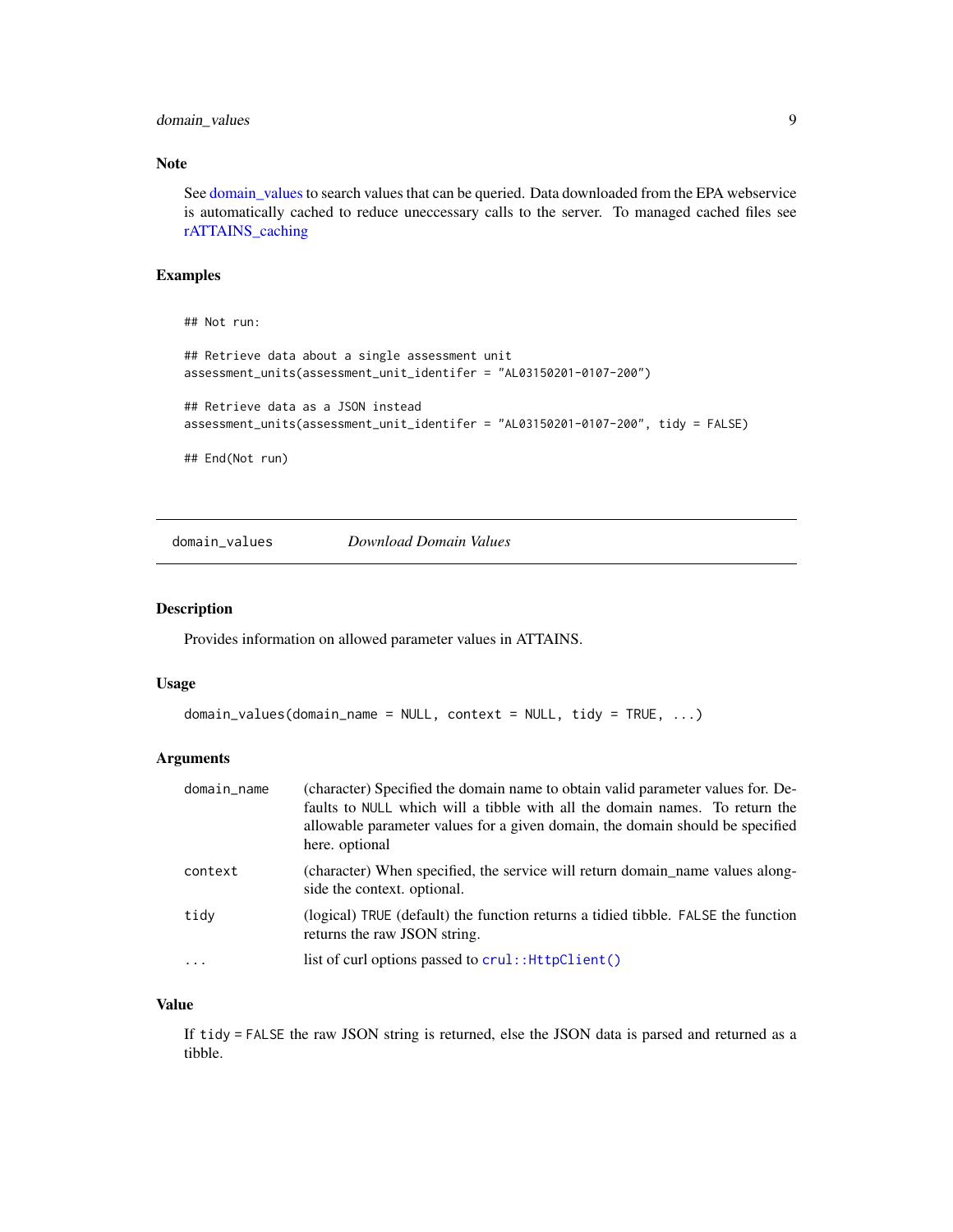# <span id="page-9-0"></span>Note

Data downloaded from the EPA webservice is automatically cached to reduce uneccessary calls to the server. To managed cached files see [rATTAINS\\_caching](#page-11-1)

# Examples

```
## Not run:
## return a tibble with all domain names
domain_values()
## return allowable parameter values for a given domain name and context
domain_values(domain_name="UseName",context="TCEQMAIN")
## return the query as a JSON string instead
domain_values(domain_name="UseName",context="TCEQMAIN", tidy= FALSE)
## End(Not run)
```
huc12\_summary *Download HUC12 Summary*

#### **Description**

Provides summary data for a 12-digit Hydrologic Unit Code (HUC12), based on Assessment Units in the HUC12. Watershed boundaries may cross state boundaries, so the service may return assessment units from multiple organizations. Returns the assessment units in the HUC12, size and percentages of assessment units considered Good, Unknown, or Impaired.

#### Usage

```
huc12_summary(huc, tidy = TRUE, ...)
```
#### Arguments

| huc      | (character) Specifies the 12-digit HUC to be summarized, required                                                 |
|----------|-------------------------------------------------------------------------------------------------------------------|
| tidv     | (logical) TRUE (default) the function returns a tidied tibble. FALSE the function<br>returns the raw JSON string. |
| $\cdots$ | list of curl options passed to crul:: HttpClient()                                                                |

# Value

If tidy = FALSE the raw JSON string is returned, else the JSON data is parsed and returned as a list of tibbles that include a list of seven tibbles.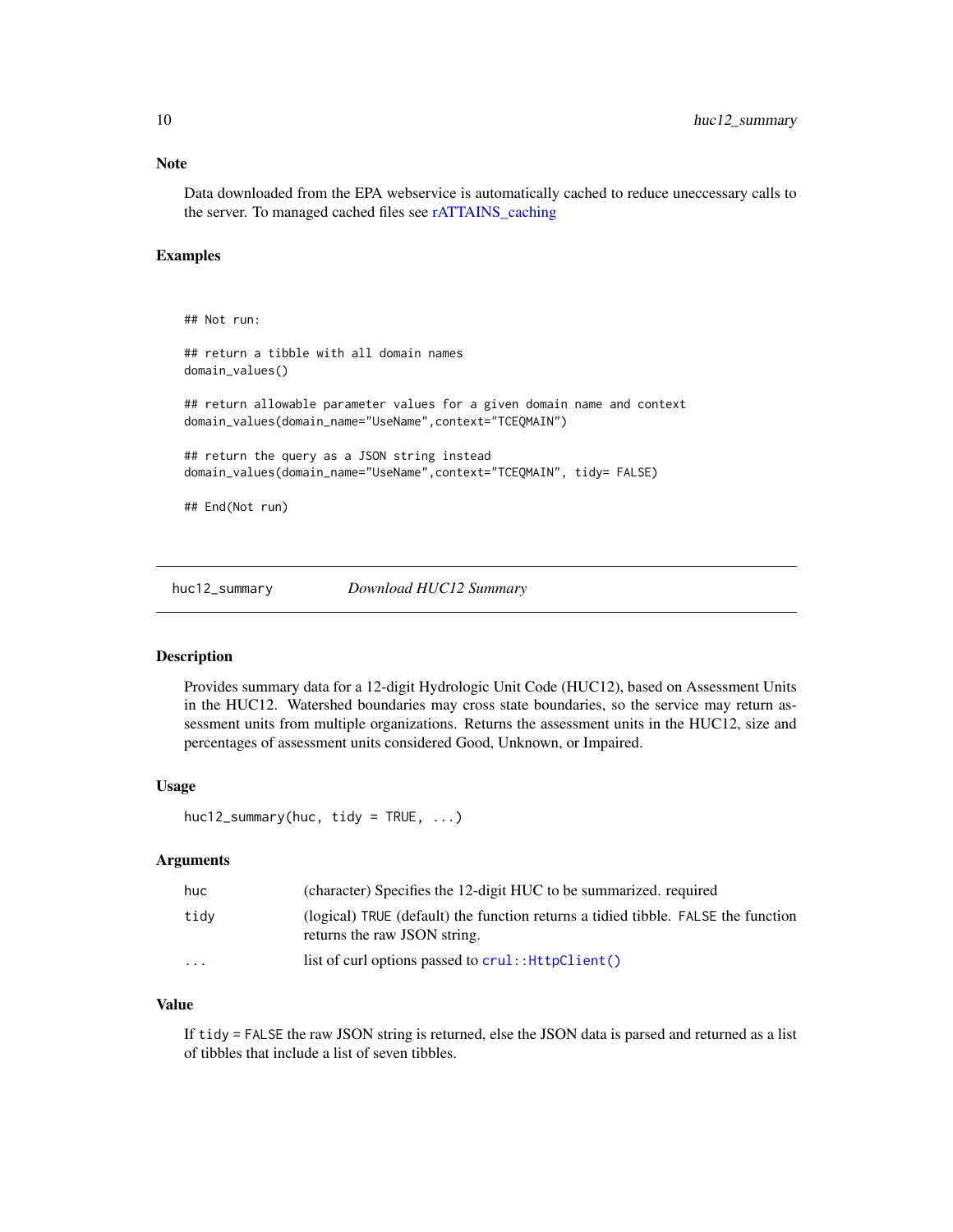#### <span id="page-10-0"></span>plans that the contract of the contract of the contract of the contract of the contract of the contract of the contract of the contract of the contract of the contract of the contract of the contract of the contract of the

# Note

See [domain\\_values](#page-8-1) to search values that can be queried. Data downloaded from the EPA webservice is automatically cached to reduce uneccessary calls to the server. To managed cached files see [rATTAINS\\_caching](#page-11-1)

# Examples

```
## Not run:
## Return a list of tibbles with summary data about a single huc12
x <- huc12_summary(huc = "020700100204")
## Return as a JSON string
x <- huc12_summary(huc = "020700100204", tidy = TRUE)
## End(Not run)
```
plans *Download Plans and Actions by HUC*

#### Description

Returns information about plans or actions (TMDLs, 4B Actions, Alternative Actions, Protective Approach Actions) that have been finalized. This is similar to [actions](#page-1-1) but returns data by HUC code and any assessment units covered by a plan or action within the specified HUC.

#### Usage

```
plans(huc, organization_id = NULL, summarize = FALSE, tidy = TRUE, ...)
```
# Arguments

| huc.                    | (character) Filters the returned actions by 8-digit or higher HUC. required                                                                      |
|-------------------------|--------------------------------------------------------------------------------------------------------------------------------------------------|
| organization_id         |                                                                                                                                                  |
|                         | (character). Filters the returned actions by those belonging to the specified or-<br>ganization. Multiple values can be used, optional           |
| summarize               | (logical) If TRUE the count of assessment units is returned rather than the assess-<br>ment unit itdentifers for each action. Defaults to FALSE. |
| tidy                    | (logical) TRUE (default) the function returns a list of tibbles. FALSE the function<br>returns the raw JSON string.                              |
| $\cdot$ $\cdot$ $\cdot$ | list of curl options passed to crul:: HttpClient()                                                                                               |

#### Details

huc is a required argument. Multiple values are allowed for indicated arguments and should be included as a comma separated values in the string (eg. organization\_id="TCEQMAIN,DCOEE").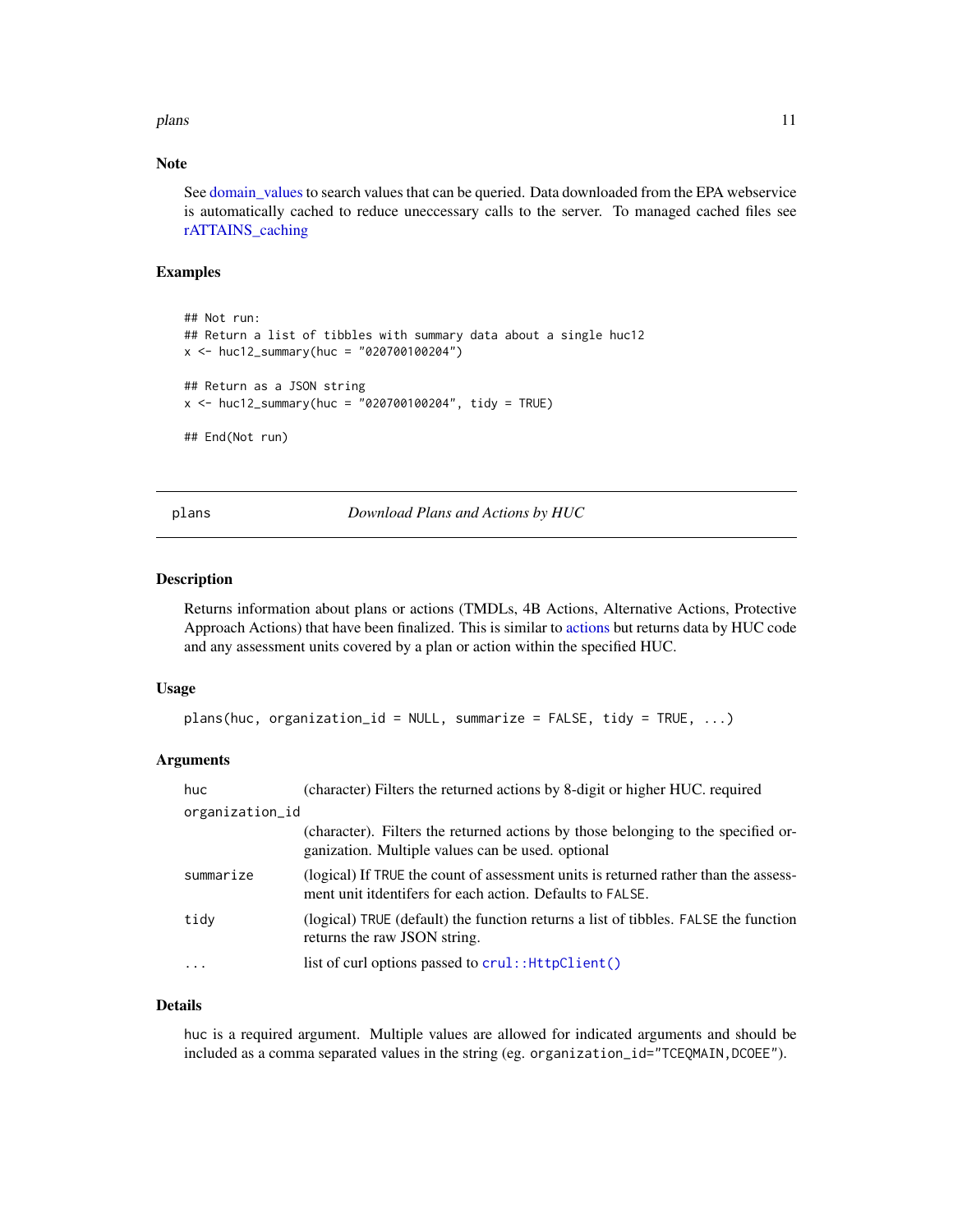<span id="page-11-0"></span>Value

If count = TRUE returns a tibble that summarizes the count of actions returned by the query. If count = FALSE returns a list of tibbles including documents, use assessment data, and parameters assessment data identified by the query. If tidy = FALSE the raw JSON string is returned, else the JSON data is parsed and returned as a list of tibbles.

#### Note

See [domain\\_values](#page-8-1) to search values that can be queried. Data downloaded from the EPA webservice is automatically cached to reduce uneccessary calls to the server. To managed cached files see [rATTAINS\\_caching](#page-11-1)

#### Examples

```
## Not run:
## Query plans by huc
plans(huc ="020700100103")
## return a JSON string instead of list of tibbles
plans(huc = "020700100103", tidy = FALSE)
## End(Not run)
```
<span id="page-11-1"></span>rATTAINS\_caching *rATTAINS caching*

## Description

Manage data caches

#### Details

To get the cache directory for a data source, see the method x\$cache\_path\_get()

cache\_delete only accepts 1 file name, while cache\_delete\_all doesn't accept any names, but deletes all files. For deleting many specific files, use cache\_delete in a [lapply\(\)](#page-0-0) type call

Note that cached files will continue to be used until they are deleted. You should occasionally delete all cached files.

#### Value

None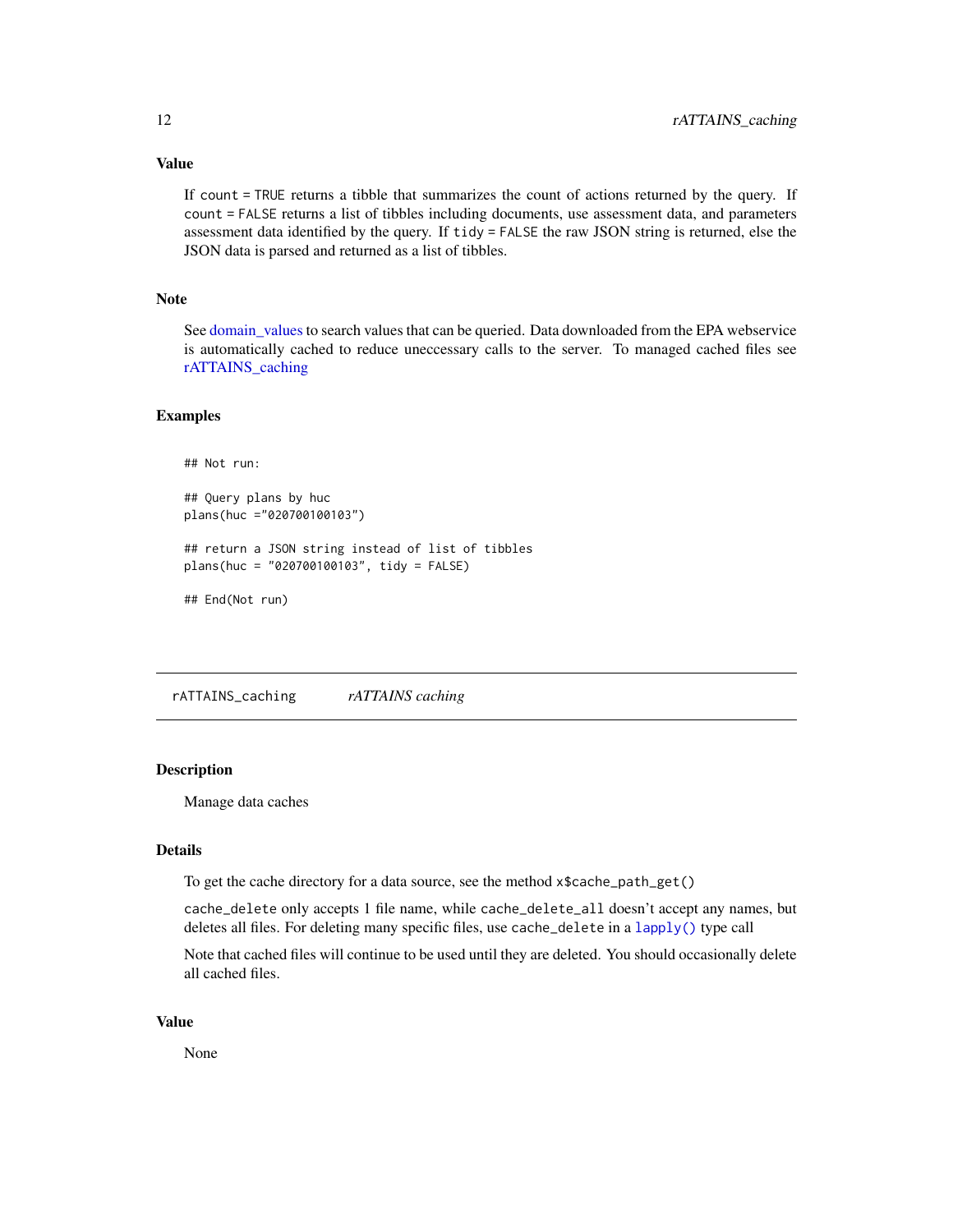# <span id="page-12-0"></span>rATTAINS\_options 13

# Useful user functions

Assuming x is a HoardClient class object, e.g., actions\_cache

- x\$cache\_path\_get() get cache path
- x\$cache\_path\_set() set cache path
- x\$list() returns a character vector of full path file names
- x\$files() returns file objects with metadata
- x\$details() returns files with details
- x\$delete() delete specific files
- x\$delete\_all() delete all files, returns nothing

#### Caching objects for each data source

- actions(): actions\_cache
- assessments(): assessments\_cache
- assessment\_units(): au\_cache
- domain\_values(): dv\_cache
- huc12\_summary(): huc12\_cache
- plans(): plans\_cache
- state\_summary(): state\_cache
- surveys(): surveys\_cache

rATTAINS\_options *rATTAINS options*

### Description

rATTAINS options

# Usage

```
rATTAINS_options(cache_downloads = FALSE)
```
# Arguments

cache\_downloads

(logical) whether to locally cache downloads. default: FALSE

#### Details

rATTAINS package level options; stored in an internal package environment rATTAINSenv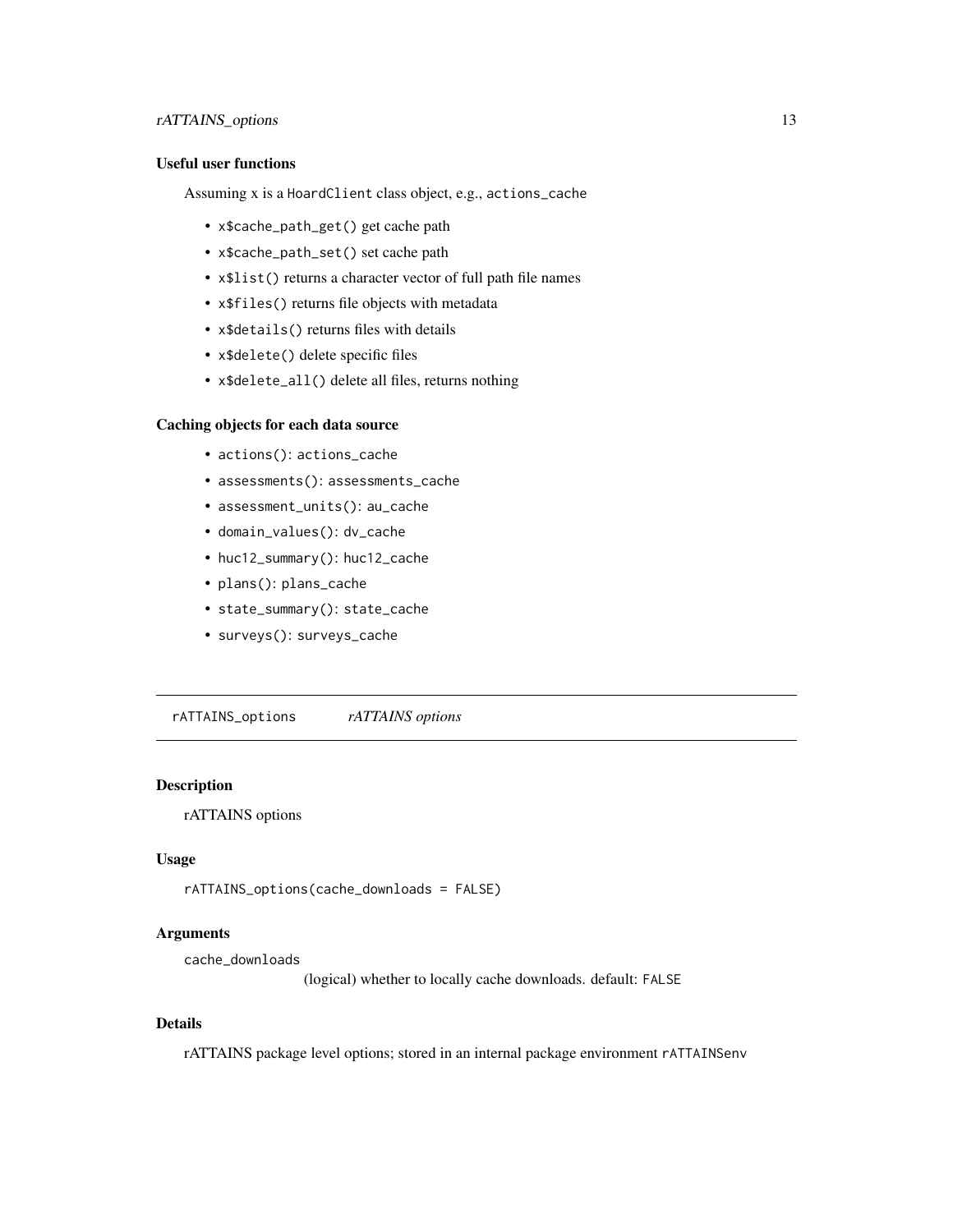# <span id="page-13-0"></span>Value

None

# See Also

[rATTAINS\\_caching](#page-11-1) for managing cached files

# Examples

```
## Not run:
rATTAINS_options(cache_downloads = FALSE)
```
## End(Not run)

## state\_summary *Download State Summaries*

# Description

Provides summary information for assessed uses for an organization (State, Territory or Tribe) and Integrated Reporting Cycle. The Organization ID for the state, territory or tribe is required. If a Reporting Cycle isn't provided, the service will return the most recent cycle. If a reporting Cycle is provided, the service will return a summary for the requested cycle.

# Usage

```
state_summary(organization_id = NULL, reporting_cycle = NULL, tidy = TRUE, ...)
```
# Arguments

| organization_id |                                                                                                                                                                                                                                               |
|-----------------|-----------------------------------------------------------------------------------------------------------------------------------------------------------------------------------------------------------------------------------------------|
|                 | (character) Restricts results to the specified organization. required                                                                                                                                                                         |
| reporting_cycle |                                                                                                                                                                                                                                               |
|                 | (character) Filters the returned results to the specified 4 digit reporting cycle<br>year. Typically even numbered years. Will return reporting data for all years<br>prior to and including the reporting cycle by reporting cycle. optional |
| tidy            | (logical) TRUE (default) the function returns a tidied tibble. FALSE the function<br>returns the raw JSON string.                                                                                                                             |
|                 | list of curl options passed to crul:: HttpClient()                                                                                                                                                                                            |

# Value

If tidy = FALSE the raw JSON string is returned, else the JSON data is parsed and returned as a list of tibbles.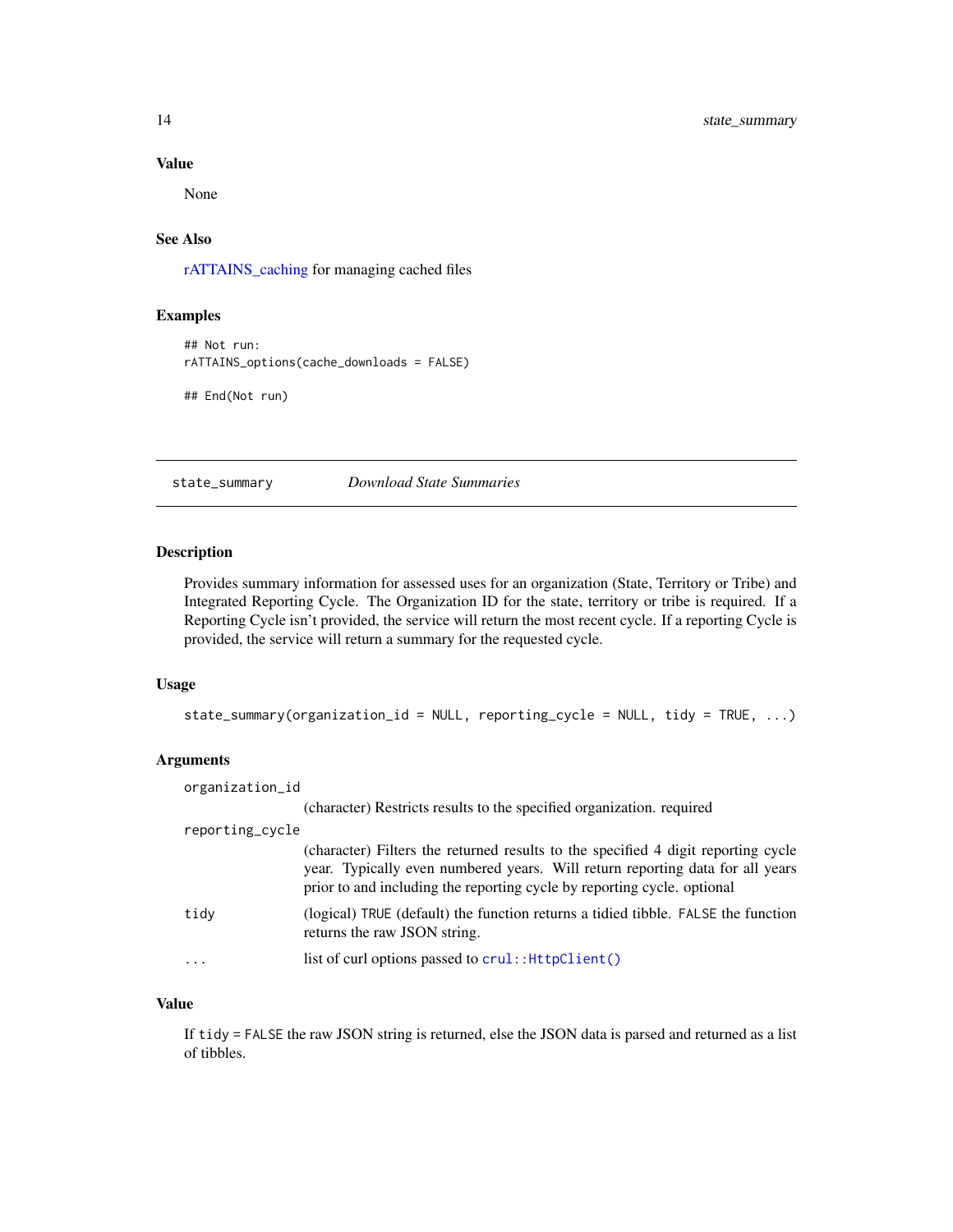#### <span id="page-14-0"></span>surveys and the state of the state of the state of the state of the state of the state of the state of the state of the state of the state of the state of the state of the state of the state of the state of the state of th

# Note

See [domain\\_values](#page-8-1) to search values that can be queried. Data downloaded from the EPA webservice is automatically cached to reduce uneccessary calls to the server. To managed cached files see [rATTAINS\\_caching.](#page-11-1)

# Examples

```
## Not run:
## Get a list of tibbles summarizing assessed uses
state_summary(organization_id = "TDECWR", reporting_cycle = "2016")
## Returns the query as a JSON string instead
state_summary(organization_id = "TDECWR", reporting_cycle = "2016", tidy = FALSE)
## End(Not run)
```
surveys *Download State Survey Results*

#### Description

Downloads data about state statistical (probability) survey results.

#### Usage

```
surveys(organization_id = NULL, survey_year = NULL, tidy = TRUE, ...)
```
# Arguments

| organization_id |                                                                                                                                               |
|-----------------|-----------------------------------------------------------------------------------------------------------------------------------------------|
|                 | (character) Filters the list to only those "belonging to" one of the specified orga-<br>nizations. Multiple values may be specified. required |
| survey_year     | (character) Filters the list to the year the survey was performed. optional.                                                                  |
| tidy            | (logical) TRUE (default) the function returns a tidied tibble. FALSE the function<br>returns the raw JSON string.                             |
| $\cdots$        | list of curl options passed to crul:: HttpClient()                                                                                            |

# Details

Arguments that allow multiple values should be entered as a comma separated string with no spaces (organization\_id = "DOEE,21AWIC").

#### Value

If tidy = FALSE the raw JSON string is returned, else the JSON data is parsed and returned as a list of tibbles.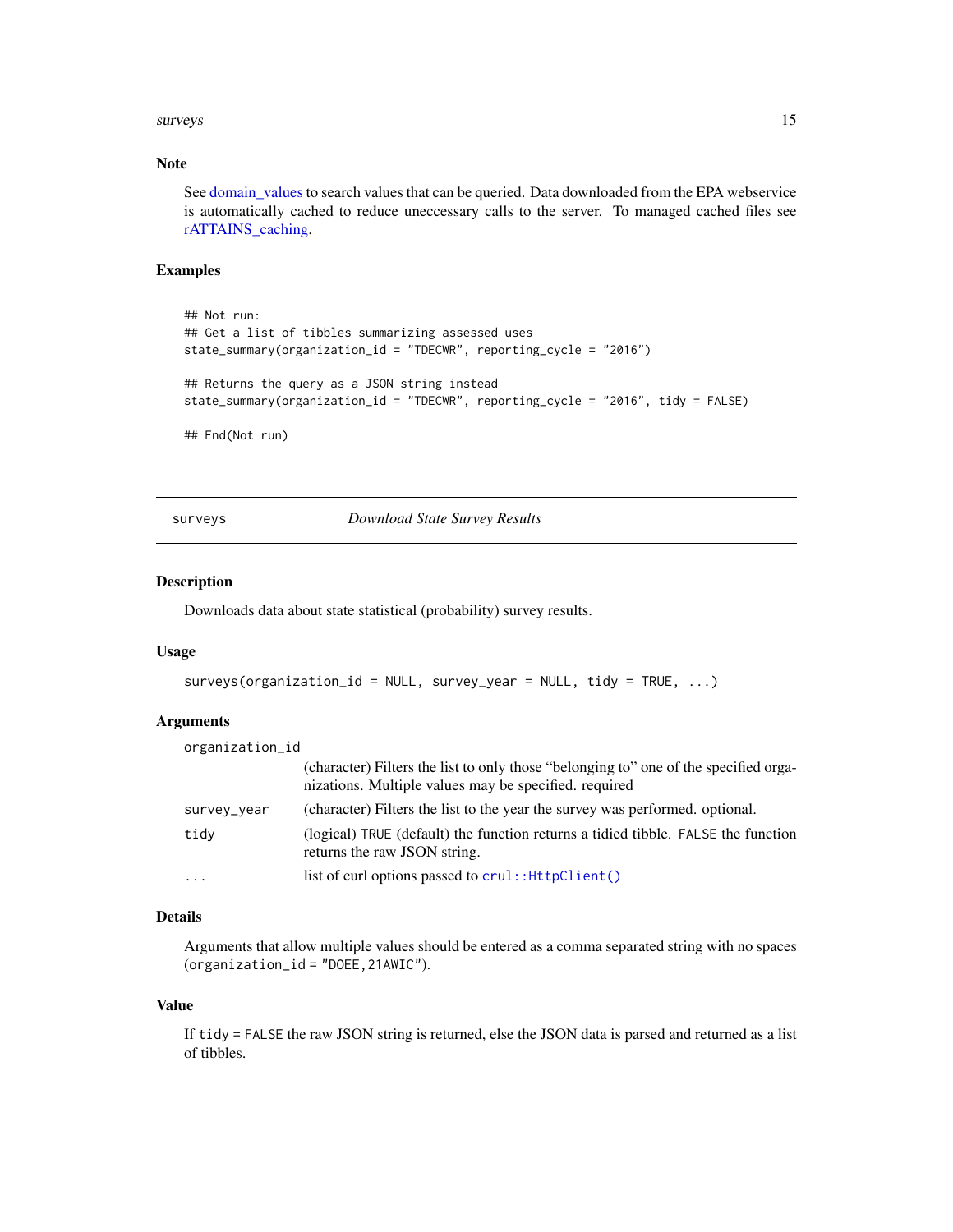# <span id="page-15-0"></span>Note

See [domain\\_values](#page-8-1) to search values that can be queried. Data downloaded from the EPA webservice is automatically cached to reduce uneccessary calls to the server. To managed cached files see [rATTAINS\\_caching.](#page-11-1)

# Examples

## Not run:

```
## return surveys by organization
surveys(organization_id="SDDENR")
```
## return as a JSON string instead of a list of tibbles surveys(organization\_id="SDDENR", tidy = FALSE)

## End(Not run)